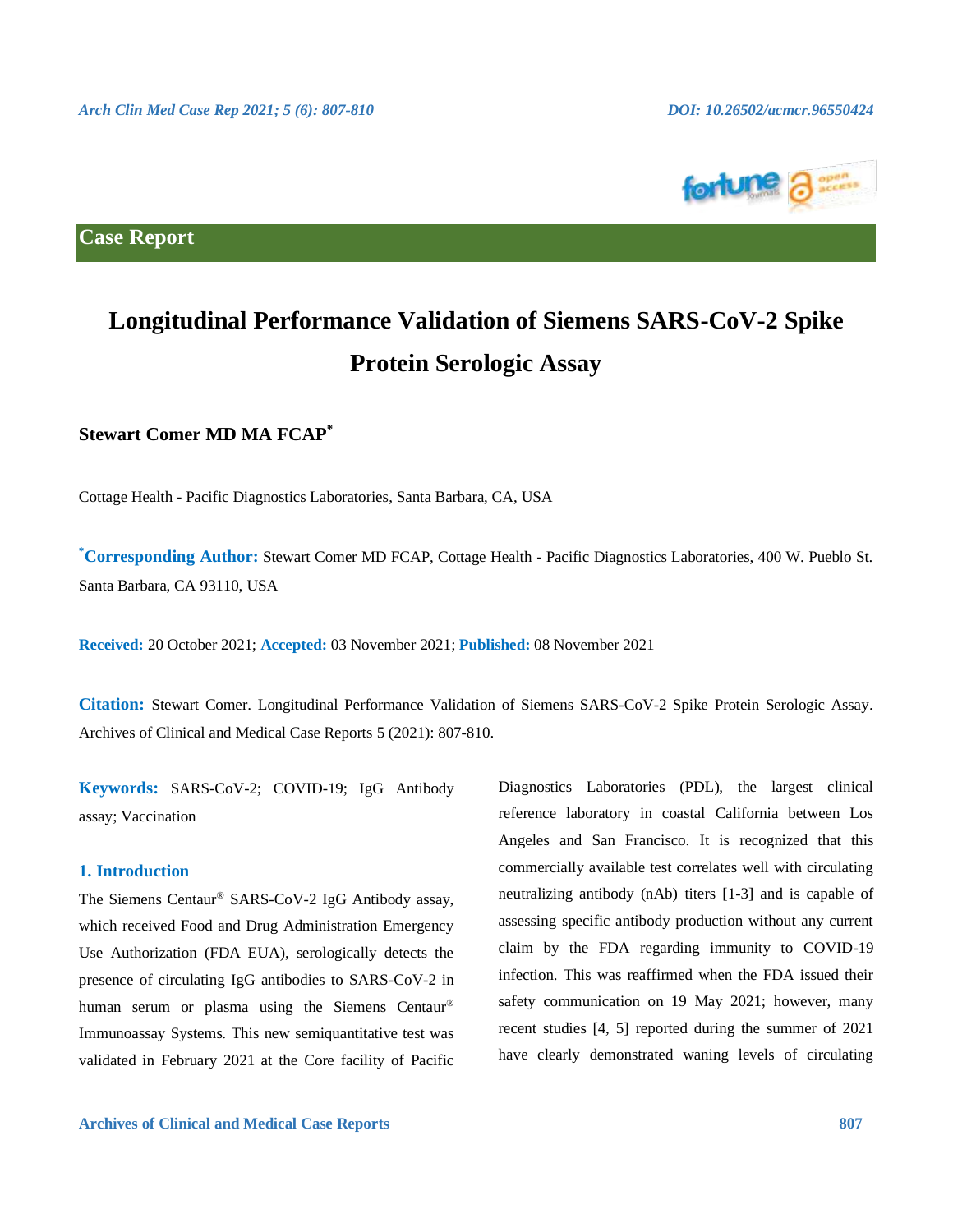antibodies to SARS-CoV-2 over the course of several months post vaccination. This is the rationale for the FDA [6] authorizing a booster dose for select populations at least 6 months after completion of the primary series of Pfizer BioNTech COVID-19 vaccine. At the present time, neutralizing antibodies are the primary and determinative correlate "to protective immunity to SARS-CoV-2 induced either through natural infection or through vaccination" [3]. Commercially available enzyme-linked immunoassays (EIA) similar to this Siemens assay do not directly measure nAb; however, recently published studies [3] have demonstrated that this Siemens EIA demonstrated the highest correlation for commercial assays with the goldstandard Plaque Reduction Neutralization Test (PRNT) and "best agreement" with the newly FDA EUA approved cPass Neutralization Antibody Assay.

### **2. Methods**

This validation study was conducted utilizing a traditional laboratory correlation protocol (as prescribed under CFR Title 42 requirements) that is designed to assess the performance metrics of any new clinical assay in comparison to the FDA Instructions for Use (IFU). In this context, 57 of 57 uninfected laboratory staff, who were tested in March 2020, prior to vaccination, were resulted negative with an index value < 1.00. In February 2021, we validated the new semiquantitative assay and 28 of the original members with no prior COVID-19 infection and who were at least 14 days post 2nd dose of the Pfizer BioNTech (BNT162b2) COVID-19 vaccine, were retested.

# **3. Results**

Of this longitudinal cohort (spanning a time interval of 6-8 months), 25 of the 28 who were tested 2-4 weeks after second vaccine dose, demonstrated maximal response with an index value > 150 (limit of the analytic measurement range instituted by the manufacturer at that time) and then retested at 6 months. 3 of the 28, who had values less than this maximal value, were vaccinated early and thus were actually tested 6-7 weeks after their second dose and thus their retest time interval essentially represents an expanded (7- 8 month) time span. This same group of three were clustered into the lowest tier on the August 2021 retest. These observations clearly appear to demonstrate that circulating antibodies start to decline sometime after the 2-4-week post vaccination period and continue to show larger quantitative decrements as the months progress. Individuals tested during the 7-8 month time frame had noticeably lower index values than index values for those tested at the 6-month interval. Of note, the largest single 6-month decrement was in an individual older than 60 that is similar to the observations published in the large Israeli study [7].

Although this sample size is small, the 6-month average index value decrement was large enough to be considered highly statistically significant ( $p < 0.001$ ) as illustrated in Figure 1. None of the 28 individuals dipped below the index value of 1.00, which is qualitatively resulted as negative. Specifically, this means that the level of circulating Spike (S1 RBD) antibody cannot be analytically distinguished from the cohort of 57 uninfected individuals tested as part of the original PDL validation studies, performed prior to the release of vaccine, who demonstrated index values < 1.00 consistent with the performance characteristics as submitted to the FDA. The Siemens SARS-CoV-2 IgG Spike (S1 RBD) Antibody performed on the Siemens Centaur® must generate an index value  $\geq 4.8$  in order to meet the FDA requirement to be categorized as a high-titer COVID-19 Convalescent Plasma donor [2]. Although none of 28 individuals dropped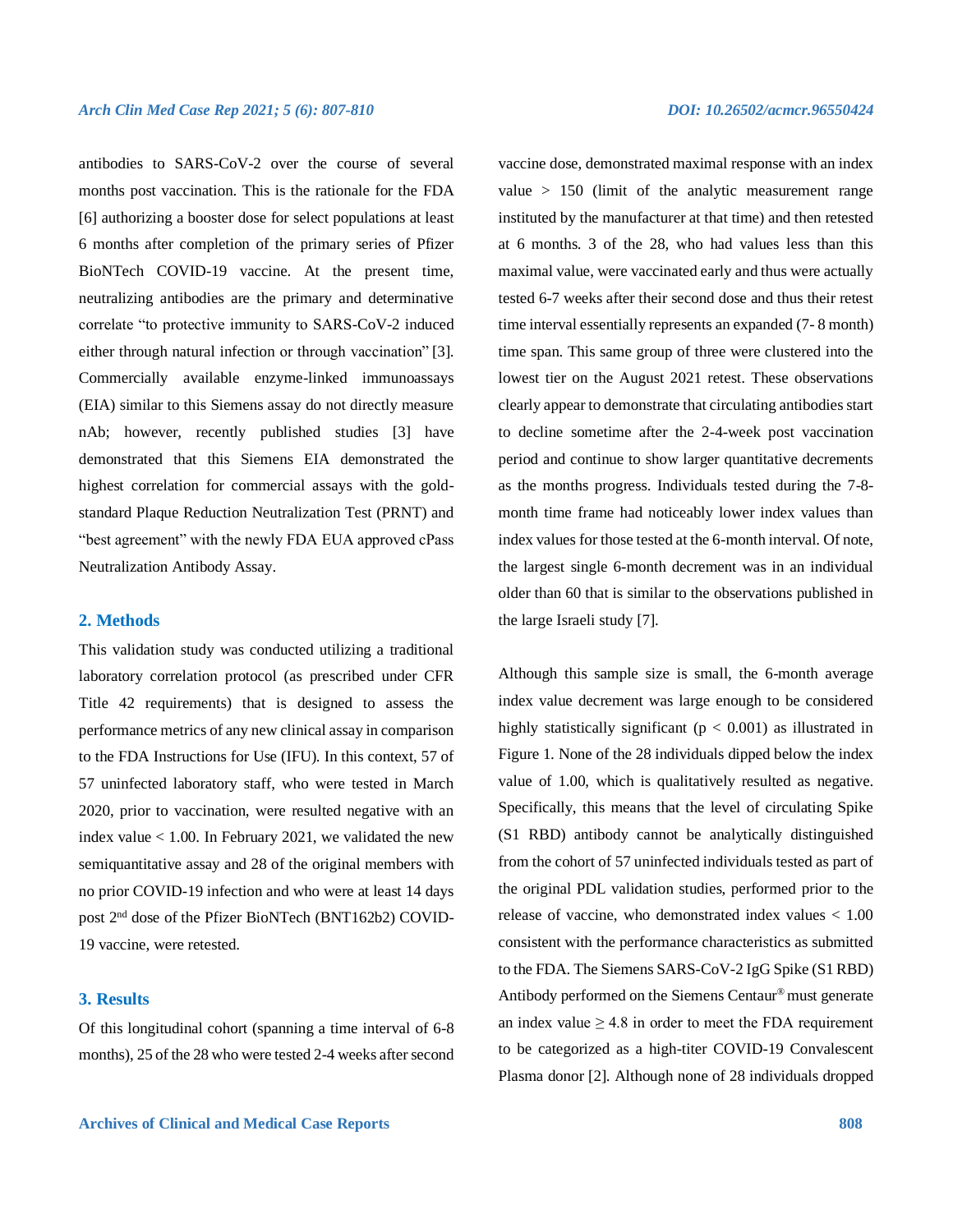### *Arch Clin Med Case Rep 2021; 5 (6): 807-810 DOI: 10.26502/acmcr.96550424*

below an index value of 1.00, 6 of the 28 (21%) after 6 months and 3 of 3 (100%) after 7 months demonstrated index

values  $<$  4.8, which is a numerical cutoff recognized as an immunity transference milestone.



**Figure 1:** Time Dependent Paired-T test of average index value for 28-member cohort 6-8 months post vaccination.

### **4. Conclusion**

The intent of this longitudinal validation study was to corroborate the temporal pattern in waning circulating antibodies as recently reported in multiple studies [3, 4, 6, 7] using a commercially available assay, which has been recognized [3] as having demonstrated excellent agreement with FDA-EUA approved SARS-CoV-2 nAb and PRNT assays. Although limited in sample size, the decrement is highly statistically significant and the time interval of our longitudinal validation was 180-225 days, which exceeds those time intervals of 70, 146 and 150 days previously reported [4, 7, 8]. Our time interval and eventual results tends to parallel the decay interval as recently reported in an expansive and comprehensive predictive study [5] that specifically evaluated multiple vaccine and convalescent studies and mathematically modeled "the decay of neutralization titers over the first 250 days after immunization."

### **Acknowledgements**

The PDL Clinical Laboratory Scientists, particularly Paola Rubio MBA, MLS  $(ASCP)^{CM}$ , DLM CM, MB CM who provided invaluable support for this longitudinal laboratory validation study.